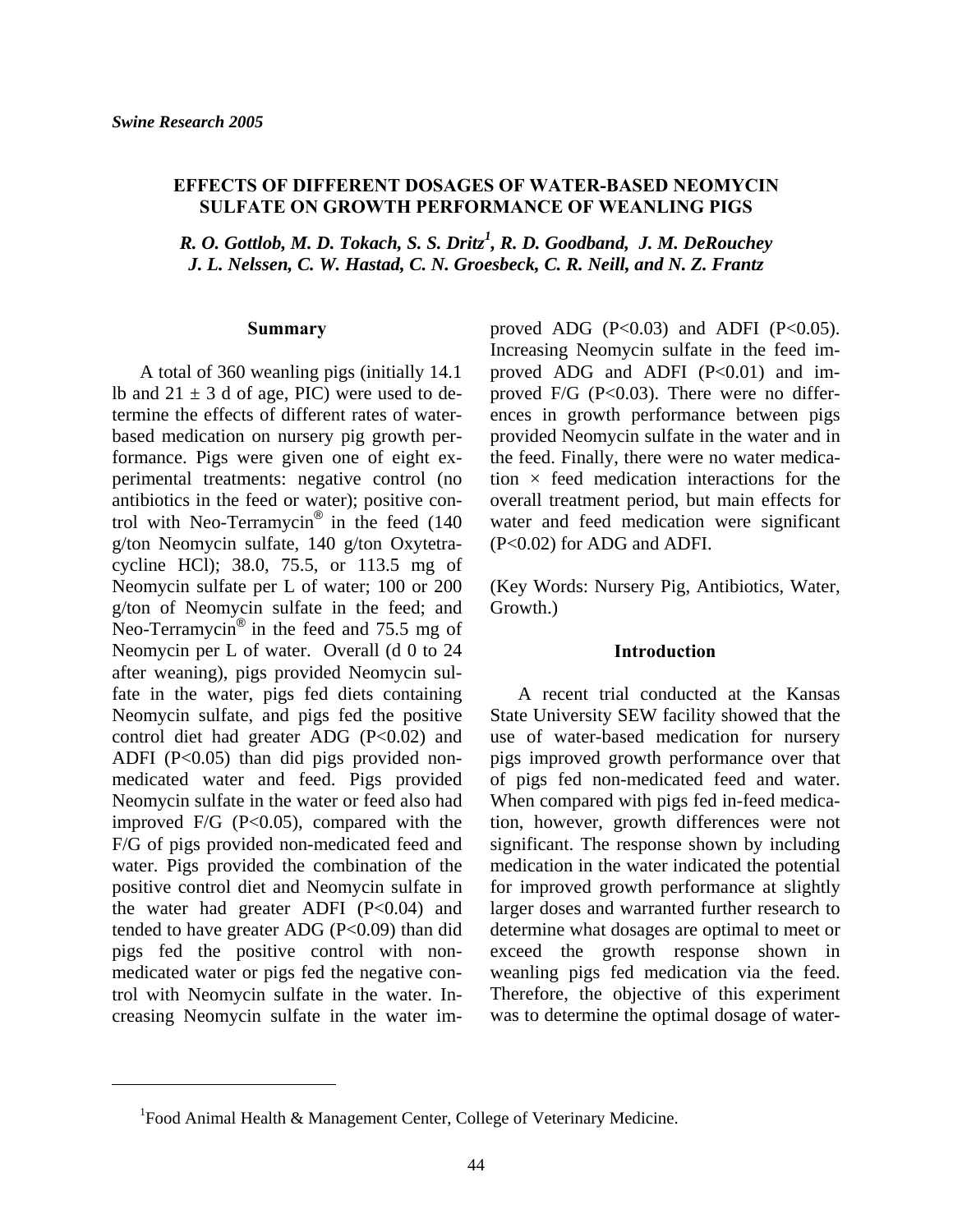based Neomycin sulfate for weanling pigs and determine if it provides similar growth performance when fed separately or in combination with different amounts of in-feed medication.

### **Procedures**

A total of 360 weanling pigs (initially 14.1 lb and  $14 \pm 3$  d of age, PIC) were blocked by initial weight, and randomly allotted to one of eight dietary treatments. Individual bowl waterers replaced pairs of nipple waterers in the facility to allow the use of each pen as an experimental unit. There were 5 pigs per pen and 9 pens per treatment. Pigs remained on the same treatments for 24 d after weaning. There were eight experimental treatments: negative control (no antibiotics in the feed or water); positive control with Neo-Terramycin® in the feed (140 g/ton Neomycin sulfate, 140 g/ton Oxytetracycline HCl); 38.0, 75.5, or 113.5 mg of Neomycin sulfate per L of water; 100 or 200 g/ton Neomycin sulfate; and Neo-Terramycin® in the feed and 75.5 mg of Neomycin sulfate per L of water. When used, 19, 37.75, and 56.75 ml of Neomycin (200 mg/ml Neomycin sulfate) was provided per L of water, which provided 38.0, 75.5, and 113.5 mg, respectively, of Neomycin sulfate per L of water. Pigs that received only water-based antibiotics were fed the negative control diet that did not contain an antibiotic.

Water-based medication was administered through SelectDoser™ peristaltic pumps (Genesis Instruments; Elmwood, WI). This type of doser is powered by electricity, and siphons a concentrated, pre-mixed stock solution through a tube and doses the medication into the existing water supply. Concentrated stock solutions were made once every two days throughout the experiment. Each solution consisted of citric acid (as a water-line cleaner and drug solubility aid) and 4 L of water, with either 76, 151, or 227 ml Neomycin. These

concentrated stock solutions were dosed into the existing water line at a ratio of 1:100 to achieve the desired dosage of medication.

Dietary treatments were fed in meal form (Table 1). Phase 1 (d 0 to 14 after weaning) diets were formulated to contain 1.41% true ileal digestible (TID) lysine, 0.90% Ca, and 0.50% available phosphorus. Phase 2 (d 14 to 24 after weaning) diets were formulated to contain 1.31% TID lysine, 0.83% Ca, and 0.39% available phosphorus. The trial was conducted in an environmentally controlled segregated early-weaning nursery facility at Kansas State University. Each pen was  $5 \times 5$ ft and contained one self-feeder and one bowl waterer to provide *ad libitum* access to feed and water. Average daily gain, ADFI, and F/G were determined by weighing pigs and feeders on d 7, 14, and 24 after weaning. In addition, water disappearance was measured. Data were analyzed as a randomized complete-block design, with pen as the experimental unit. Analysis of variance was performed by using the MIXED procedure of SAS.

## **Results and Discussion**

From d 0 to 14, pigs provided Neomycin sulfate in the water or the feed had greater ADG and ADFI  $(P<0.01)$  than did pigs provided non-medicated water and feed. Pigs provided Neomycin sulfate in the water also tended to have improved  $F/G$  (P<0.11), and pigs fed the positive control diet with nonmedicated water tended to have greater ADG (P<0.08), compared with that of pigs provided non-medicated water and feed. Pigs provided the combination of the positive control diet and Neomycin sulfate in the water (75.5 mg/L) tended to have greater ADG and ADFI (P<0.07) than did pigs fed the positive control with non-medicated water. Increasing Neomycin sulfate in the water improved ADG and ADFI (linear, P<0.03) as did increasing Neomycin sulfate in the feed (linear, P<0.02).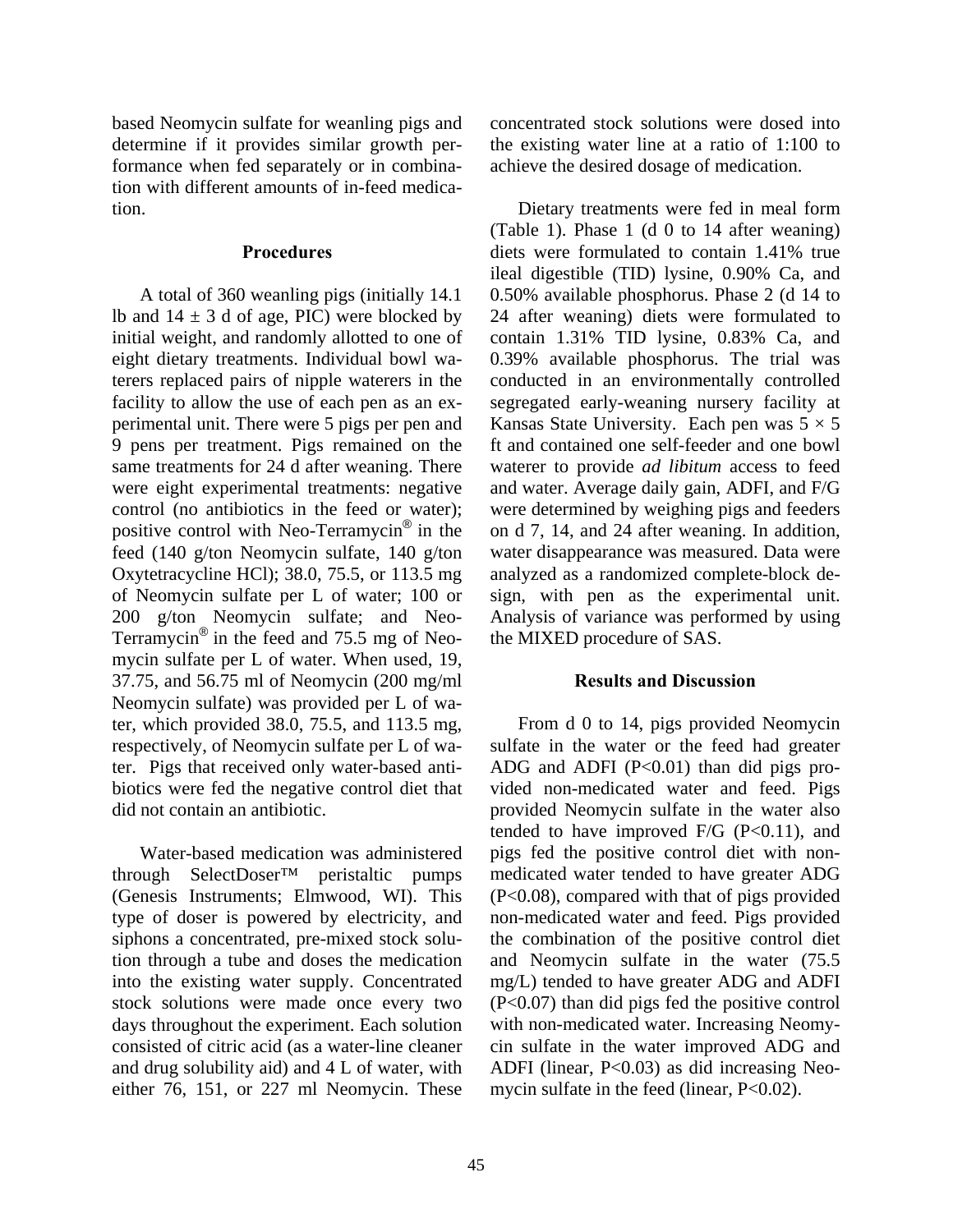From d 14 to 24, pigs provided Neomycin sulfate in the feed had greater ADG and ADFI (P<0.01), and tended to have improved F/G (P<0.10), compared with that of pigs provided non-medicated water and feed. Also, compared with pigs provided non-medicated water and feed, pigs provided Neomycin sulfate in the water and pigs fed the positive control diet tended to have greater ADG and ADFI (P<0.08). Pigs provided the combination of the positive control diet and Neomycin sulfate in the water (75.5 mg/L) tended to have greater ADFI (P<0.07) than did pigs fed the positive control with non-medicated water, and they had greater ADFI  $(P<0.01)$  than did pigs provided 75.5 mg Neomycin sulfate per L of water and non-medicated feed. Although increasing Neomycin sulfate in the water did not affect growth performance from d 14 to 24 after weaning, increasing Neomycin sulfate in the feed improved ADG (linear,  $P<0.01$ ) and ADFI (linear, P<0.02), and tended to improve F/G (linear, P<0.07).

Overall (d 0 to 24 after weaning), pigs provided Neomycin sulfate in the water, pigs fed diets containing Neomycin sulfate, and pigs fed the positive control diet had greater ADG (P<0.02) and ADFI (P<0.05) than did pigs provided non-medicated water and feed. Pigs provided Neomycin sulfate in the water or feed also had improved  $F/G$  (P<0.05), compared with that of pigs provided nonmedicated feed and water. Pigs provided the combination of the positive control diet and Neomycin sulfate in the water (75.5 mg/L) had greater ADFI  $(P<0.04)$ , and tended to have greater ADG (P<0.09), than did pigs fed the positive control with non-medicated water or pigs fed the negative control with 75.5 mg of Neomycin sulfate per L of water. Increasing Neomycin sulfate in the water improved ADG (linear, P<0.03) and ADFI (linear, P<0.05). Increasing Neomycin sulfate in the feed improved ADG and ADFI (linear, P<0.01), and improved F/G (linear, P<0.03).

There were no differences in growth performance between pigs provided Neomycin sulfate in the water or in the feed. There were no water medication  $\times$  feed medication interactions for the overall treatment period, but main effects for water and feed medication were significant (P<0.02) for ADG and ADFI.

As reported in a previous experiment, water disappearance was variable within time periods. In this experiment, however, water disappearance was very similar to that seen in commercial nurseries using bowl waterers. In our experiment, also using bowl waterers, water disappearance was relatively similar throughout the trial, with an overall (d 0 to 24 after weaning) average of 22.9% of pig body weight (BW). As a result of installing new bowl waterers in our facility, water usage decreased by nearly 21% from that in a previous experiment, in which nipple waterers were used (22.9 vs. 28.9 % BW)

Water medication consumed by pigs in a previous experiment was less than expected because of water wastage. In this experiment, medication concentrations were based on an estimated consumption of 10% of BW, rather than disappearance. This allowed for increased medication consumption by the pigs and, thus, a greater response to the waterbased medication treatments.

In this experiment, liquid Neomycin sulfate was used for water-based medication. In addition, citric acid was used as a water-line cleaner and drug solubility aid. All pigs received water with the same concentration of citric acid. There were fewer plugged nipples throughout the trial period when using Neomycin sulfate and citric acid. Citric acid is thought to increase water intake, but the response to this factor was not measured in this experiment.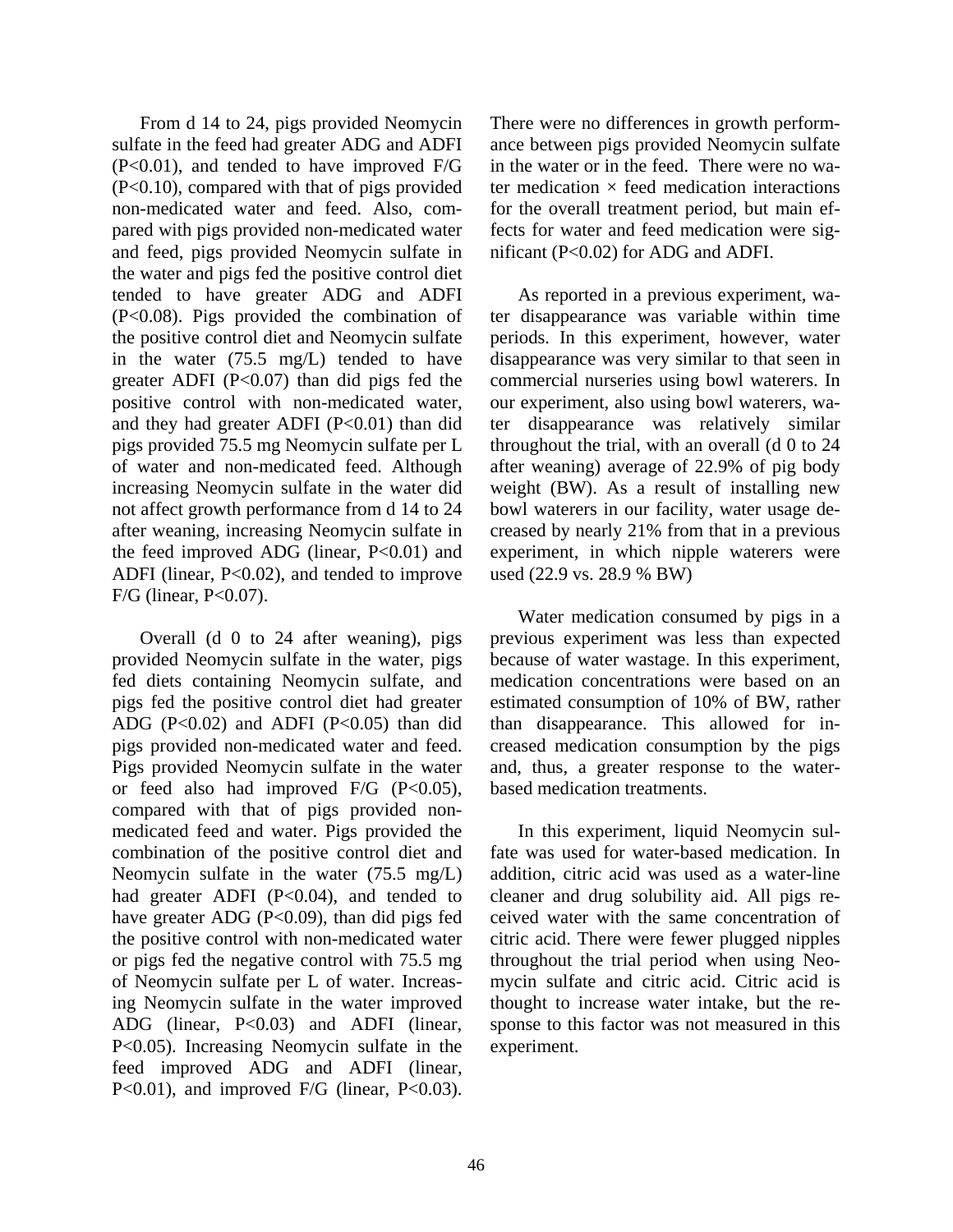The use of Neomycin sulfate in the water or feed resulted in improved growth performance, compared with that of pigs fed nonmedicated feed and water. No differences were found in growth performance of pigs provided medication by either method. This indicates that water-based medication can be used in place of medication in the feed to yield similar growth performance. Furthermore, water usage by all pigs was improved by installing bowl waterers, which in turn can poten-

tially reduce the cost of water-based medication practices through increased efficiency. Further research is needed to evaluate the use of citric acid a water-line cleaner, solubility aid, and water intake stimulant. In addition, research is needed to evaluate the costs of providing various dosages of water-based Neomycin sulfate and the growth performance and water consumption of nursery pigs using similar treatment protocols.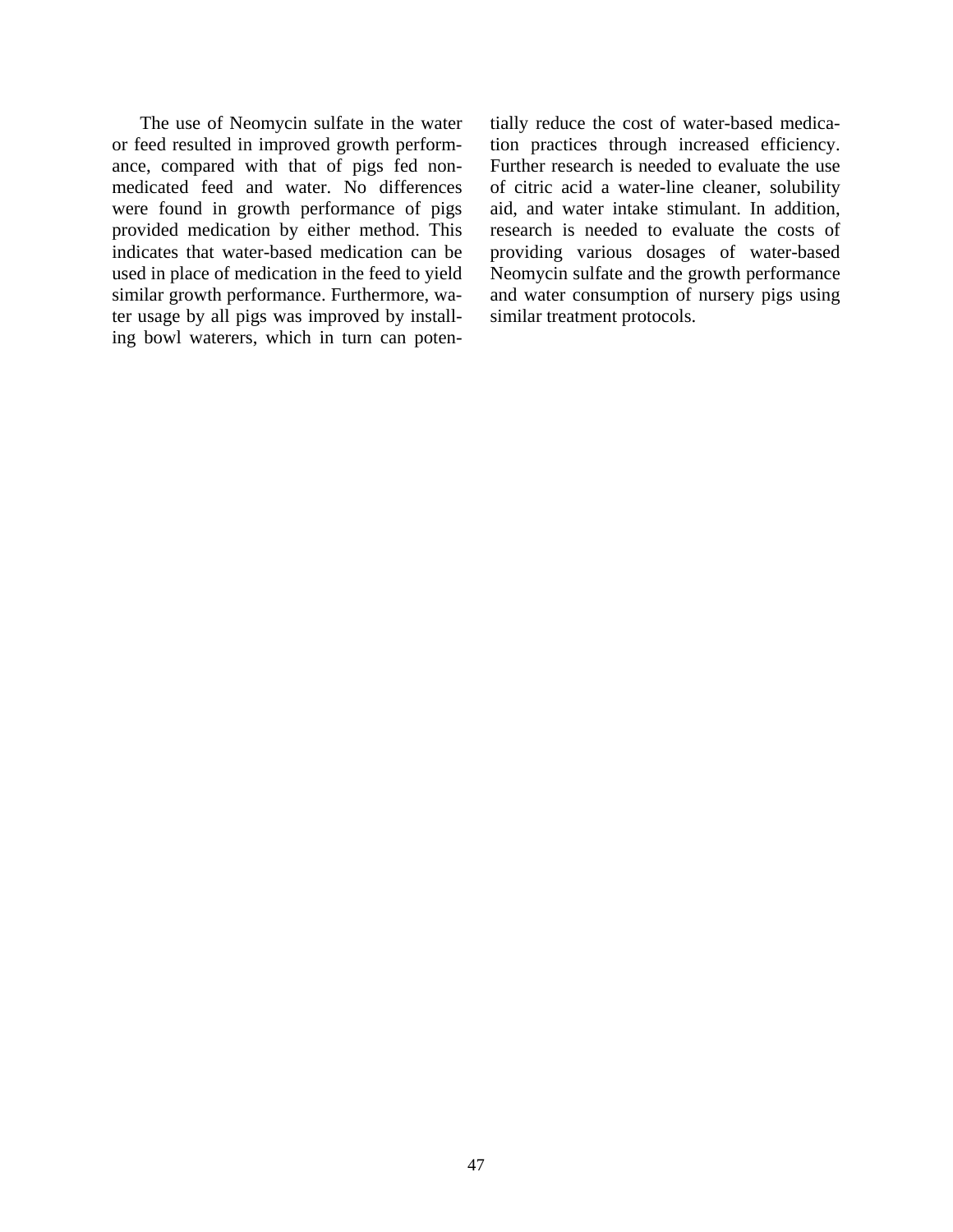|                             | Negative | Positive |             | Neomycin Sulfate |
|-----------------------------|----------|----------|-------------|------------------|
| Ingredient, %               | Control  | Control  | $100$ g/ton | $200$ g/ton      |
| Corn                        | 51.11    | 51.11    | 51.11       | 51.11            |
| Soybean meal (46.5% CP)     | 30.16    | 30.16    | 30.16       | 30.16            |
| Spray dried whey            | 10.00    | 10.00    | 10.00       | 10.00            |
| Select menhaden fish meal   | 3.75     | 3.75     | 3.75        | 3.75             |
| Soy oil                     | 1.00     | 1.00     | 1.00        | 1.00             |
| Monocalcium P (21% P)       | 1.20     | 1.20     | 1.20        | 1.20             |
| Limestone                   | 0.75     | 0.75     | 0.75        | 0.75             |
| Salt                        | 0.35     | 0.35     | 0.35        |                  |
| Vitamin premix              | 0.25     | 0.25     | 0.25        | 0.25             |
| Trace mineral premix        | 0.15     | 0.15     | 0.15        | 0.15             |
| L-threonine                 | 0.15     | 0.15     | 0.15        | 0.15             |
| DL-methionine               | 0.13     | 0.13     | 0.13        | 0.13             |
| Lysine HCl                  | 0.30     | 0.30     | 0.30        | 0.30             |
| Corn starch                 | 0.70     |          | 0.65        | 0.60             |
| ® b<br>Neo-Terramycin       |          | 0.70     |             |                  |
| Neomycin <sup>c</sup>       |          |          | 0.05        | 0.10             |
| Total                       | 100.00   | 100.00   | 100.00      | 100.00           |
|                             |          |          |             |                  |
| Calculated analysis         |          |          |             |                  |
| Total lysine, %             | 1.55     | 1.55     | 1.55        | 1.55             |
| True digestible amino acids |          |          |             |                  |
| Lysine                      | 1.41     | 1.41     | 1.41        | 1.41             |
| Isoleucine:lysine ratio, %  | 60       | 60       | 60          | 60               |
| Leucine: lysine ratio, %    | 122      | 122      | 122         | 122              |
| Methionine:lysine ratio, %  | 32       | 32       | 32          | 32               |
| Met & cys:lysine ratio, $%$ | 56       | 56       | 56          | 56               |
| Threonine:lysine ratio, %   | 66       | 66       | 66          | 66               |
| Tryptophan: lysine ratio, % | 17       | 17       | 17          | 17               |
| Valine:lysine ratio, %      | 68       | 68       | 68          | 68               |
| ME, kcal/lb                 | 1,493    | 1,493    | 1,493       | 1,493            |
| CP, %                       | 21.9     | 21.9     | 21.9        | 21.9             |
| Ca, %                       | 0.90     | 0.90     | 0.90        | 0.90             |
| P, %                        | 0.79     | 0.79     | 0.79        | 0.79             |
| Available P, %              | 0.50     | 0.50     | 0.50        | 0.50             |

# **Table 1. Phase 1 Diet Composition (As-fed Basis)<sup>a</sup>**

<sup>a</sup>Fed from d 0 to 14 after weaning.<br><sup>b</sup>Neo-Terramycin® (140 g/ton Neomycin sulfate, 140 g/ton Oxytetracycline HCl).<br><sup>c</sup>Neomycin (100 g/lb Neomycin sulfate).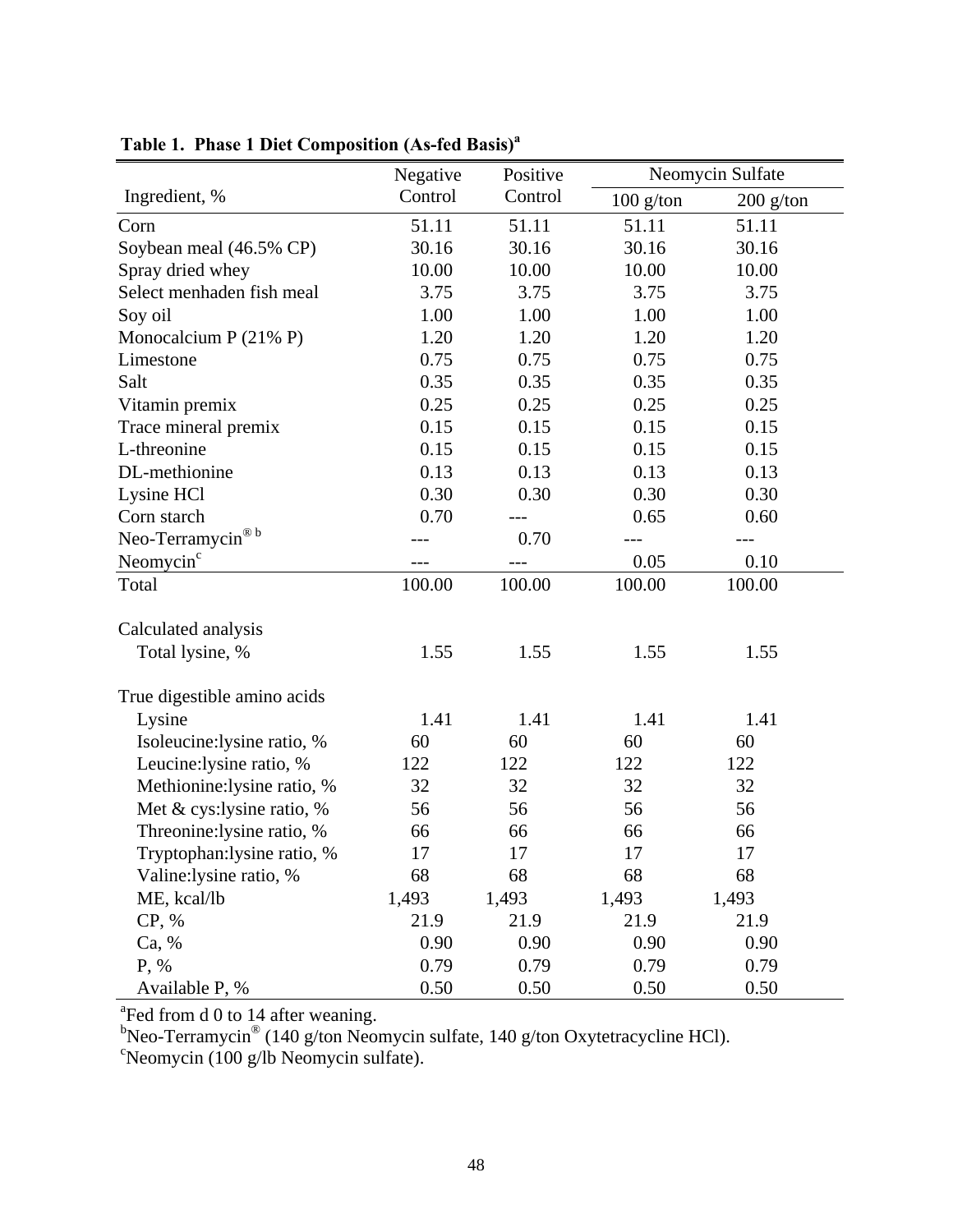|                             | Negative | Positive |             | Neomycin Sulfate |  |
|-----------------------------|----------|----------|-------------|------------------|--|
| Ingredient, %               | Control  | Control  | $100$ g/ton | $200$ g/ton      |  |
| Corn                        | 59.27    | 59.27    | 59.27       | 59.27            |  |
| Soybean meal (46.5% CP)     | 35.10    | 35.10    | 35.10       | 35.10            |  |
| Spray dried whey            | $---$    | ---      | ---         | $---$            |  |
| Select menhaden fish meal   |          |          |             |                  |  |
| Soy oil                     | 1.00     | 1.00     | 1.00        | 1.00             |  |
| Monocalcium $P(21\% P)$     | 0.50     | 0.50     | 0.50        | 0.50             |  |
| Limestone                   | 1.10     | 1.10     | 1.10        | 1.10             |  |
| Salt                        | 0.35     | 0.35     | 0.35        | 0.35             |  |
| Vitamin premix              | 0.25     | 0.25     | 0.25        | 0.25             |  |
| Trace mineral premix        | 0.15     | 0.15     | 0.15        | 0.15             |  |
| L-threonine                 | 0.15     | 0.15     | 0.15        | 0.15             |  |
| DL-methionine               | 0.13     | 0.13     | 0.13        | 0.13             |  |
| Lysine HCl                  | 0.30     | 0.30     | 0.30        | 0.30             |  |
| Corn starch                 | 0.70     |          | 0.65        | 0.60             |  |
| $\circ$ b<br>Neo-Terramycin |          | 0.70     |             |                  |  |
| Neomycin <sup>c</sup>       |          | ---      | 0.05        | 0.10             |  |
| Total                       |          |          |             |                  |  |
|                             |          |          |             |                  |  |
| Calculated analysis         |          |          |             |                  |  |
| Total lysine, %             | 1.45     | 1.45     | 1.45        | 1.45             |  |
| True digestible amino acids |          |          |             |                  |  |
| Lysine                      | 1.31     | 1.31     | 1.31        | 1.31             |  |
| Isoleucine:lysine ratio, %  | 62       | 62       | 62          | 62               |  |
| Leucine: lysine ratio, %    | 129      | 129      | 129         | 129              |  |
| Methionine:lysine ratio, %  | 32       | 32       | 32          | 32               |  |
| Met & cys:lysine ratio, %   | 57       | 57       | 57          | 57               |  |
| Threonine: lysine ratio, %  | 67       | 67       | 67          | 67               |  |
| Tryptophan:lysine ratio, %  | 18       | 18       | 18          | 18               |  |
| Valine:lysine ratio, %      | 71       | 71       | 71          | 71               |  |
| ME, kcal/lb                 | 1,494    | 1,494    | 1,494       | 1,494            |  |
| CP, %                       | 21.4     | 21.4     | 21.4        | 21.4             |  |
| Ca, %                       | 0.83     | 0.83     | 0.83        | 0.83             |  |
| P, %                        | 0.72     | 0.72     | 0.72        | 0.72             |  |
| Available P, %              | 0.39     | 0.39     | 0.39        | 0.39             |  |

**Table 2. Phase 2 Diet Composition (As-fed Basis)<sup>a</sup>**

<sup>a</sup>Fed from d 14 to 24 after weaning.<br><sup>b</sup>Neo-Terramycin® (140 g/ton Neomycin sulfate, 140 g/ton Oxytetracycline HCl).<br><sup>c</sup>Neomycin (100 g/lb Neomycin sulfate).